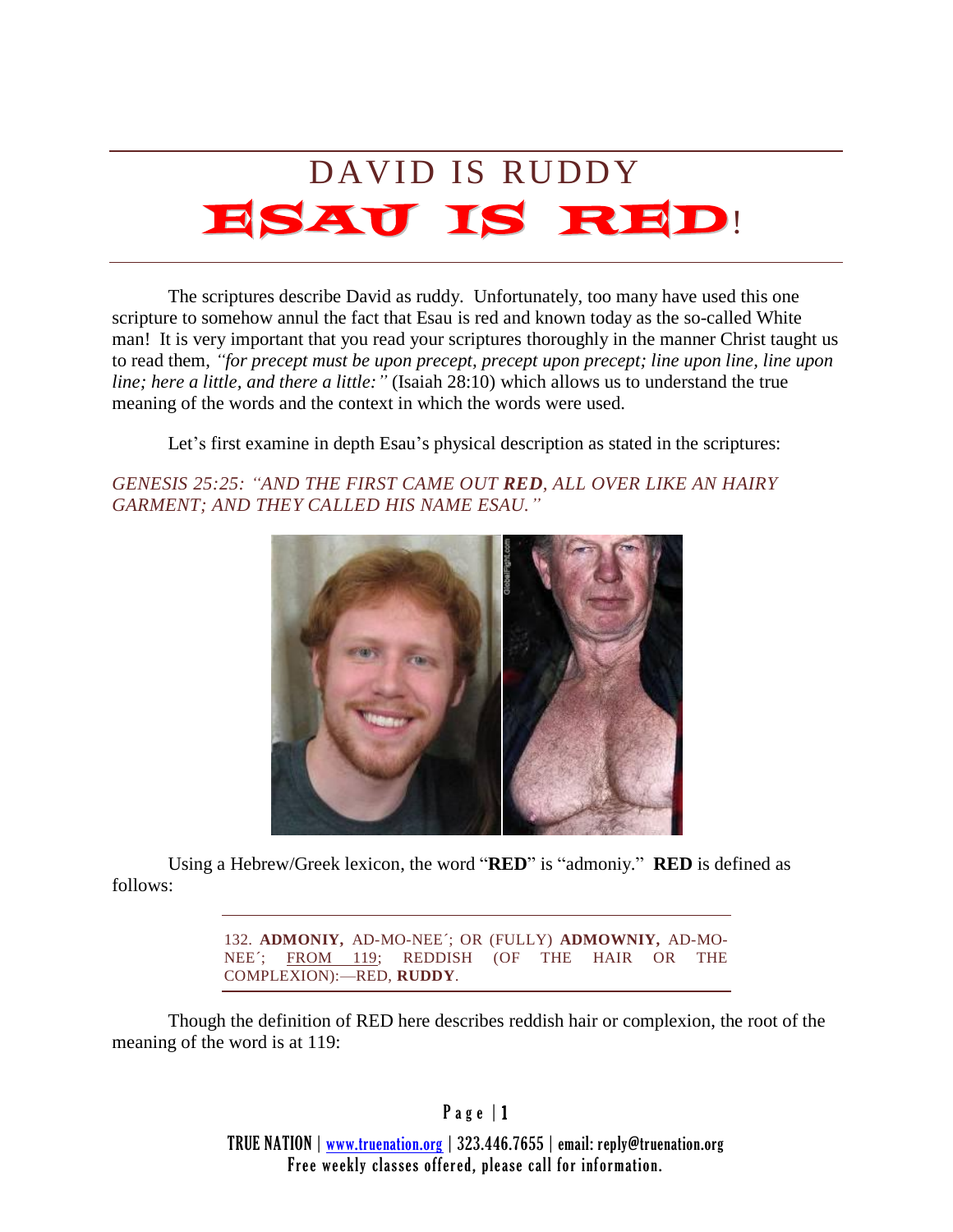119. **ADAM,** AW-DAM´; TO SHOW BLOOD (IN THE FACE), I.E. FLUSH OR TURN ROSY:—BE (DYED, MADE) RED (**RUDDY**).

Now you can see that **RED** is used to physically describe Esau/Edom and it derives from the word "Adam" which means "to show blood." However, we know that Adam was created from earth making him have a dark/brown complexion.

*GENESIS 2:7: "AND THE LORD GOD FORMED MAN OF THE DUST OF THE GROUND, AND BREATHED INTO HIS NOSTRILS THE BREATH OF LIFE; AND MAN BECAME A LIVING SOUL."*

The Hebrew word for "ground" here is:

**127**. **ADAMAH,** AD-AW-MAW´; FROM 119; SOIL (FROM ITS GENERAL REDNESS):—COUNTRY, EARTH, GROUND, HUSBAND(- MAN) (-RY), LAND.

"Ground" also derives from Strong's definition 119 meaning "**RED**." But we must ask ourselves, "Why is Adam who is made of the brownish earth called "**RED**?" Is it his physical description? Not at all! Do not all people on the earth today come from Adam? Are all people brown? NO! We must learn that the name "Adam" (Strong's 119) also has a root – this is what many overlook!



1818. **DAM,** DAWM; FROM 1826 (COMPARE 119); **BLOOD (AS THAT WHICH WHEN SHED CAUSES DEATH) OF MAN OR AN ANIMAL**; BY ANALOGY, THE JUICE OF THE GRAPE; FIGURATIVELY (ESPECIALLY IN THE PLURAL) BLOODSHED (I.E. DROPS OF BLOOD):—BLOOD(-Y, -GUILTINESS, (-THIRSTY), + INNOCENT.

"DAM" is the Hebrew word for BLOOD and we all know what color blood is. All the words that describe the word "**RED**" has a form of the word "DAM" (=Blood) in it describing the origin of its redness (being blood).

P a g e | 2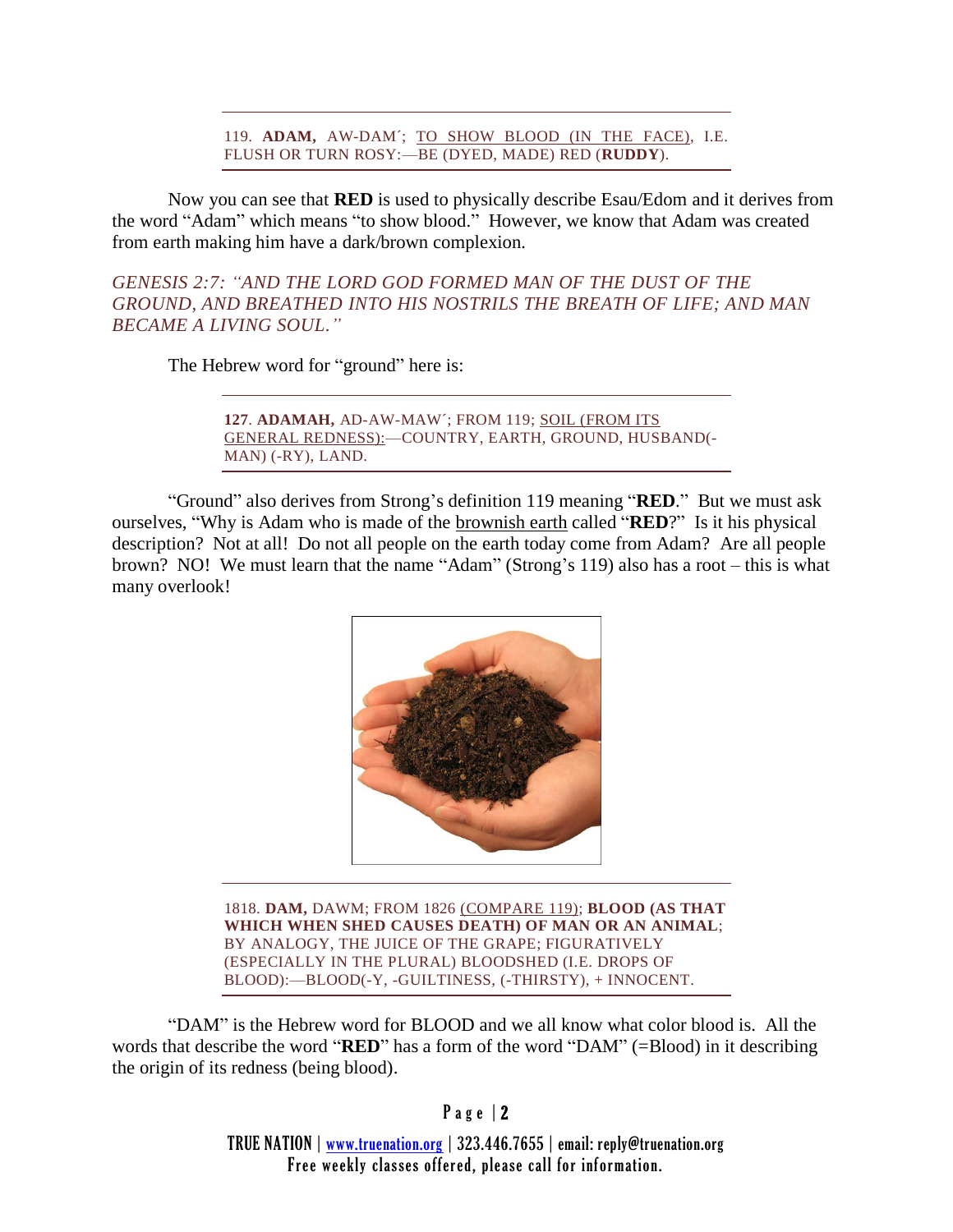Red- admoniy, awdam, adam, even Edom!!

123. **EDOM**, ED-OME´; OR (FULLY) EDOWM, ED-OME´; FROM 122; RED (SEE GEN. 25:25); EDOM, THE ELDER TWIN-BROTHER OF JACOB; HENCE THE REGION (IDUMAEA) OCCUPIED BY HIM:— EDOM, EDOMITES, IDUMEA.

122. **ADOM,** AW-DOME´; FROM 119; ROSY:—RED, **RUDDY**.

Then, why is Adam described as "**RED**?" He's not! He is described as looking like the earth or ground. However, seeing we all come from Adam, we are descendants of his "blood (DAM)" lineage. All men alive carry the "blood" or life source of man called "DAM," hence all men were named Adam at one point.

*GENESIS 5:2: "MALE AND FEMALE CREATED HE THEM; AND BLESSED THEM, AND CALLED THEIR NAME ADAM, IN THE DAY WHEN THEY WERE CREATED."*

> 120. **ADAM,** AW-DAWM´; FROM 119; **RUDDY** I.E. A HUMAN BEING (AN INDIVIDUAL OR THE SPECIES, MANKIND, ETC.):—X ANOTHER, + HYPOCRITE, + COMMON SORT, X LOW, MAN (MEAN, OF LOW DEGREE), PERSON.

This definition of "Adam" has its origin still at 119 but defines itself as "the human race" seeing we all have the DAM or BLOOD of the first man. Examine:

*ACTS 17:26: "AND HATH MADE OF ONE BLOOD (FROM ADAM) ALL NATIONS OF MEN FOR TO DWELL ON ALL THE FACE OF THE EARTH, AND HATH DETERMINED THE TIMES BEFORE APPOINTED, AND THE BOUNDS OF THEIR HABITATION;"*

All men and women have their origin with ONE BLOOD beginning with ADAM. Hence, the suffix DAM in his name. So, as some falsely teach, "if Adam was created of earth and physically described as the complexion of the rich soil, then how can Edom/Esau who is described as **RED** just like ADAM be the **RED** (Caucasian) race? Easy! Remember, Adam's name comes from blood/DAM (which is without doubt red) he possesses and not his outer physical attributes. Edom, on the other hand, was described as being **RED** "outwardly."

*GENESIS 25:25 AND THE FIRST CAME OUT RED, ALL OVER LIKE AN HAIRY GARMENT; AND THEY CALLED HIS NAME ESAU.* 

Esau is Edom and is described as being **RED** unlike Jacob who also came out of the same WOMB. Why does **RED** trace back to Adam in the lexicons? Let us examine:

> 132. **ADMONIY**, AD-MO-NEE´; OR (FULLY) ADMOWNIY, AD-MO-NEE´; FROM 119; REDDISH (OF THE HAIR OR THE COMPLEXION):—RED, RUDDY.

## Page  $|3|$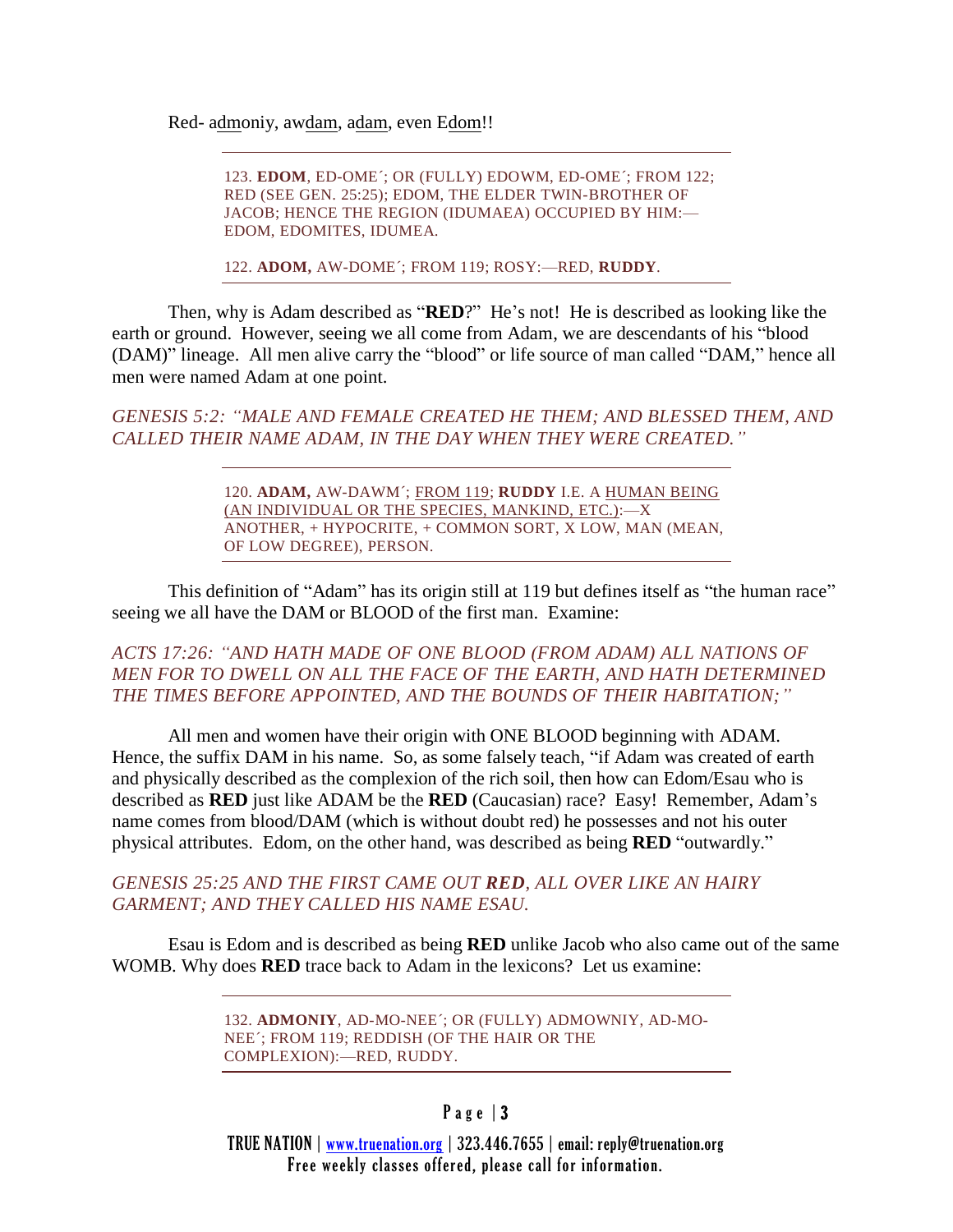Now according to Genesis 5:2, wasn't every male and female called ADAM? Yes! So wouldn't Esau have already been **RED** along with Jacob, Isaac, and every descendant of Adam? Yes! Then, why is there a need to describe Edom/Esau as red in Genesis 25:25? Because this man was now "outwardly" Red!! Whereas everyone else was **RED**/Adam/dam internally seeing our blood is within us. But, Edom's BLOOD/Adam/DAM penetrates through his skin, thus making him outwardly **RED**.

This definition hurts their whole doctrine whereas they try to say the **RED** used to describe Esau/Edom is of a reddish brown color. Oh, really? Examine:

*2 KINGS 3:22: "AND THEY ROSE UP EARLY IN THE MORNING, AND THE SUN SHONE UPON THE WATER, AND THE MOABITES SAW THE WATER ON THE OTHER SIDE AS RED AS BLOOD:"*

The definition of **RED** and BLOOD used here is as follows:

122. **ADOM,** AW-DOME´; FROM 119; ROSY:—RED, **RUDDY**.

1818. **DAM,** DAWM; FROM 1826 (COMPARE 119); BLOOD (AS THAT WHICH WHEN SHED CAUSES DEATH) OF MAN OR AN ANIMAL; BY ANALOGY, THE JUICE OF THE GRAPE; FIGURATIVELY (ESPECIALLY IN THE PLURAL) BLOODSHED (I.E. DROPS OF BLOOD):—BLOOD(-Y, -GUILTINESS, (-THIRSTY), + INNOCENT.

Clearly, **RED** here describes a visual color and again has its origin at 119 and is being used synonymously with BLOOD or DAM.

Now, let us examine David.

*1 SAMUEL 16:12: "AND HE SENT, AND BROUGHT HIM IN. NOW HE WAS RUDDY, AND WITHAL OF A BEAUTIFUL COUNTENANCE, AND GOODLY TO LOOK TO. AND THE LORD SAID, ARISE, ANOINT HIM: FOR THIS IS HE."*

> **132**. **ADMONIY,** AD-MO-NEE´; OR (FULLY) **ADMOWNIY,** AD-MO-NEE´; FROM 119; REDDISH (OF THE HAIR OR THE COMPLEXION):—RED, **RUDDY**.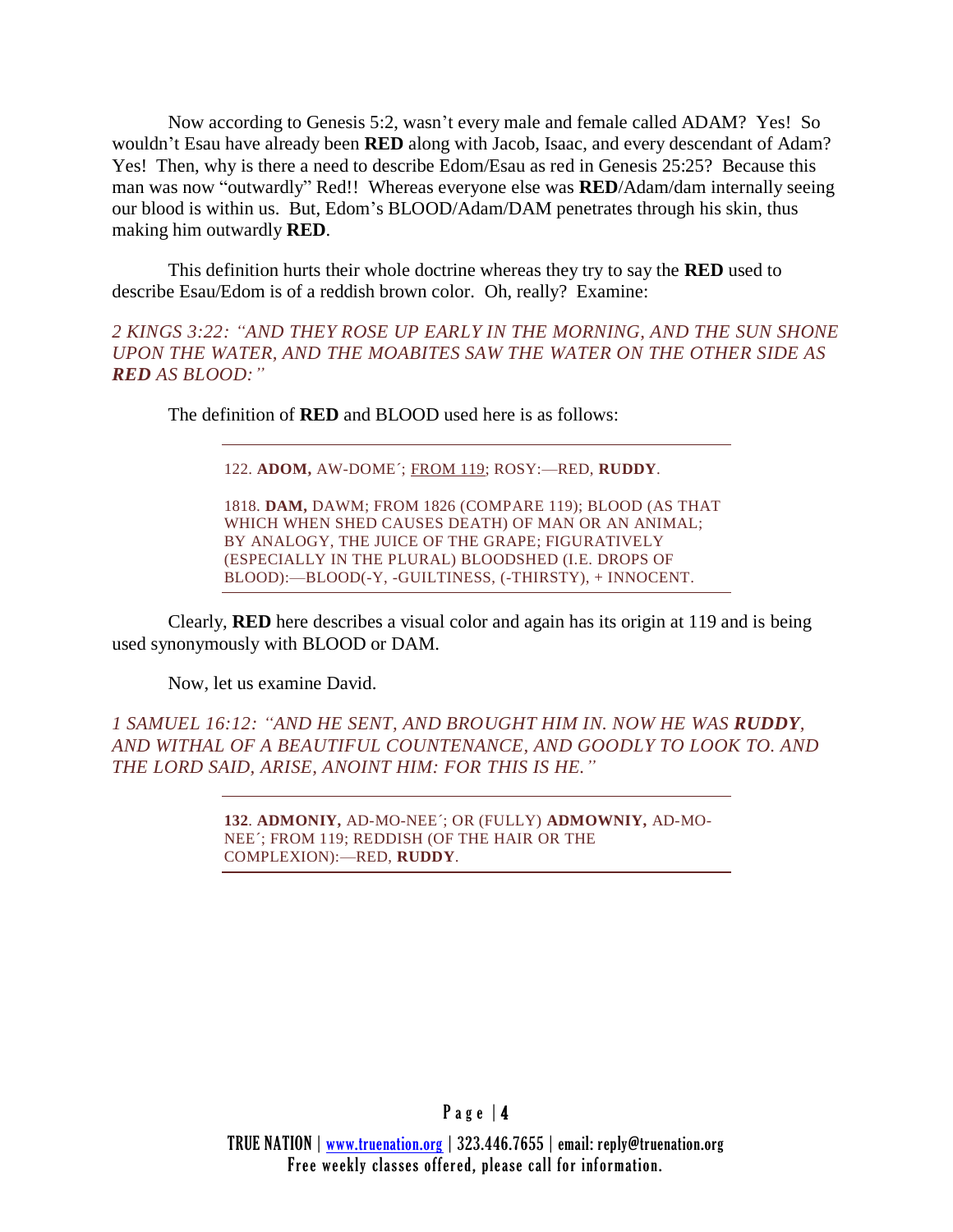

This is the stumbling block. "**RUDDY**" described here is "admoniy" the same word to describe the **RED** color of Esau. Does this mean David looked like an Edomite being red all over? It is known that the Israelites, as well as the people of Judah, were people of color. Now, ask yourself, "why didn't the translators use the word **RED** instead of **RUDDY** seeing they have the same meaning? Well, let's ask them! The English translations of the Bible were written in the Old English.

Examine the word "**RUDDY**" in an Old English Dictionary:

**RUDDY** - REDDISH, SUN-TANNED HEALTHY AND GLOWING APPEARANCE; A TANNED AND BRILLIANT GLOW DEMONSTRATING VIBRANCE IN THE SKIN.

Modern Definition of "**RUDDY**:"

RUDDY |ˈRƏDĒ|ADJECTIVE ( -DIER , -DIEST )1 (OF A PERSON'S FACE) HAVING A HEALTHY RED COLOR : A CHEERFUL PIPE-SMOKING MAN OF **RUDDY** COMPLEXION.

Understanding this foundation is crucial to understanding Edom/Esau. David was described as **RUDDY** and not **RED**. Edom was described as **RED** and not **RUDDY**. Although they share the same Hebrew meaning, we must examine the context. Knowing the foundation of these meanings helps us to know both definitions are related to BLOOD activity in the skin. Esau/Edom is described as **RED** ALL OVER showing that blood is clearly seen through his flesh. David is described as "*RUDDY and of a beautiful countenance*" which corresponds with the old and modern definitions of a "brilliant" and "healthy" skin complexion. When one is **RUDDY**, the blood cells are so vibrant they possess a glow about them as young Negro/Indian men and women do. Caucasians have always lacked this glow and, for this reason, "BLUSH" was created as makeup to give Caucasian women an artificial healthy, "reddish" skin tone. What happens when a Negro is said to "Blush?" Their face turns a reddish color from embarrassment,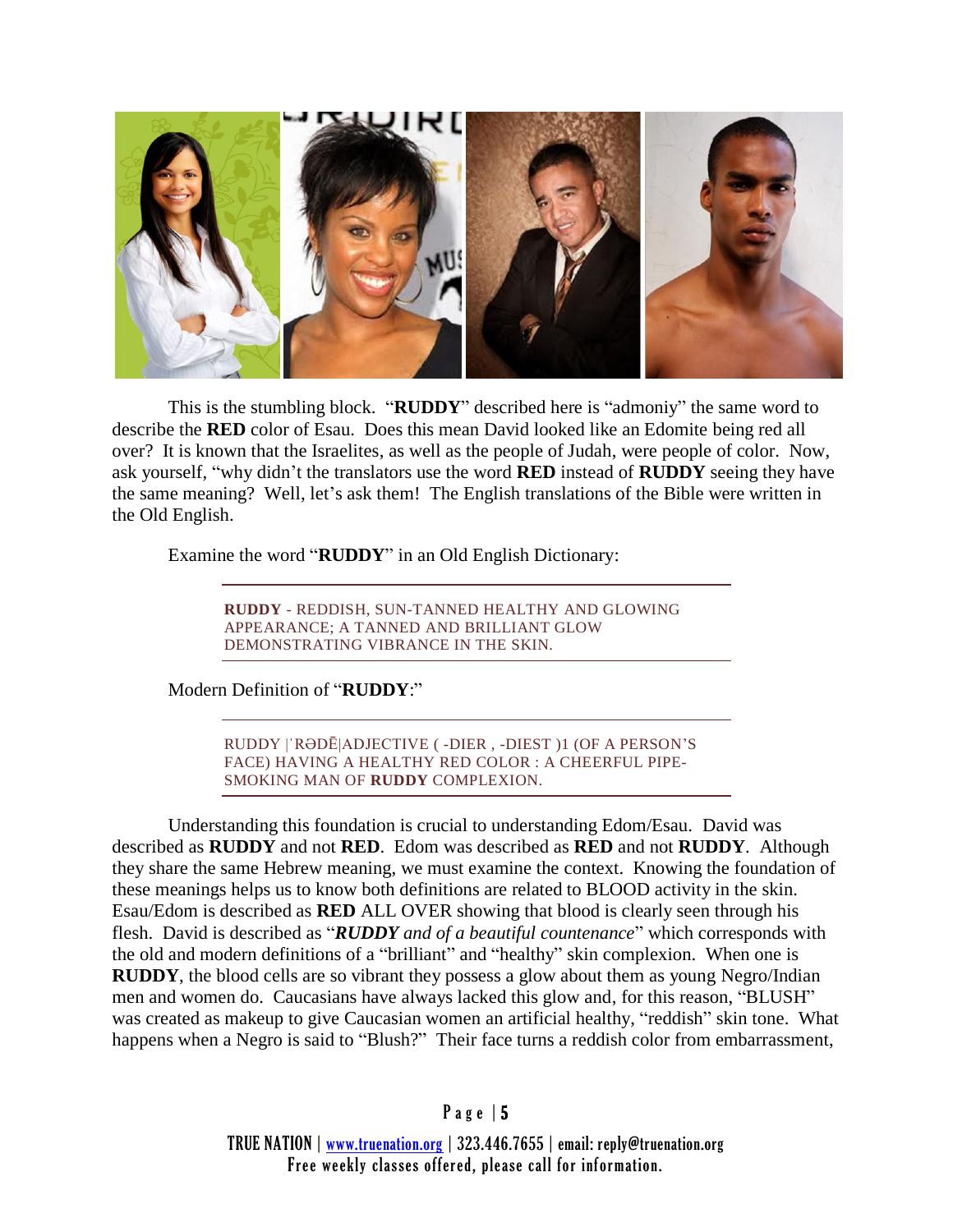although their natural physical color does not change. Let's look at the context of how the scriptures use **RUDDY**:

*1 SAMUEL 16:12: "AND HE SENT, AND BROUGHT HIM IN. NOW HE WAS RUDDY, AND WITHAL OF A BEAUTIFUL COUNTENANCE, AND GOODLY TO LOOK TO. AND THE LORD SAID, ARISE, ANOINT HIM: FOR THIS IS HE."*

*1 SAMUEL 17:42: "AND WHEN THE PHILISTINE LOOKED ABOUT, AND SAW DAVID, HE DISDAINED HIM: FOR HE WAS BUT A YOUTH, AND RUDDY, AND OF A FAIR COUNTENANCE."*

*SONG 5:10: "MY BELOVED IS WHITE AND RUDDY, THE CHIEFEST AMONG TEN THOUSAND."*

*LAMENTATIONS 4:7: "HER NAZARITES WERE PURER THAN SNOW, THEY WERE WHITER THAN MILK, THEY WERE MORE RUDDY IN BODY THAN RUBIES, THEIR POLISHING WAS OF SAPPHIRE:"*

Notice in each instance **RUDDY** is used as a positive description and in association with beauty. This is why Goliath laughed at David when he saw him because David was youthful and handsome and did not have that hard, blemished and weary look that most men of war possess.

*1 SAMUEL 17:42: "AND WHEN THE PHILISTINE LOOKED ABOUT, AND SAW DAVID, HE DISDAINED HIM: FOR HE WAS BUT A YOUTH, AND RUDDY, AND OF A FAIR COUNTENANCE."*

Edom was known as a fierce warrior, so clearly **RED** had nothing to do with Goliath mocking David.

Now, let's examine some historical evidence:

*1 MACCABEES 1:1: "AND IT HAPPENED, AFTER THAT ALEXANDER SON OF PHILIP, THE MACEDONIAN, WHO CAME OUT OF THE LAND OF CHETTIIM, HAD SMITTEN DARIUS KING OF THE PERSIANS AND MEDES, THAT HE REIGNED IN HIS STEAD, THE FIRST OVER GREECE."*

When Alexander (a Caucasian or White man) conquered the original inhabitants of Greece, originally known as Javan, he became the first Edomite ruler and named the land Greece. How do we know he was an Edomite?

## *1 MACCABEES 4:61: "AND THEY SET THERE A GARRISON TO KEEP IT, AND FORTIFIED BETHSURA TO PRESERVE IT; THAT THE PEOPLE MIGHT HAVE A DEFENCE AGAINST IDUMEA (GREEK NAME FOR EDOM)."*

After Alexander died, his descendants and fellow Greeks tortured and slaughtered the Israelites. For this reason, the Israelites built a fortress to protect them from the Idumeans or

## Page  $| 6$